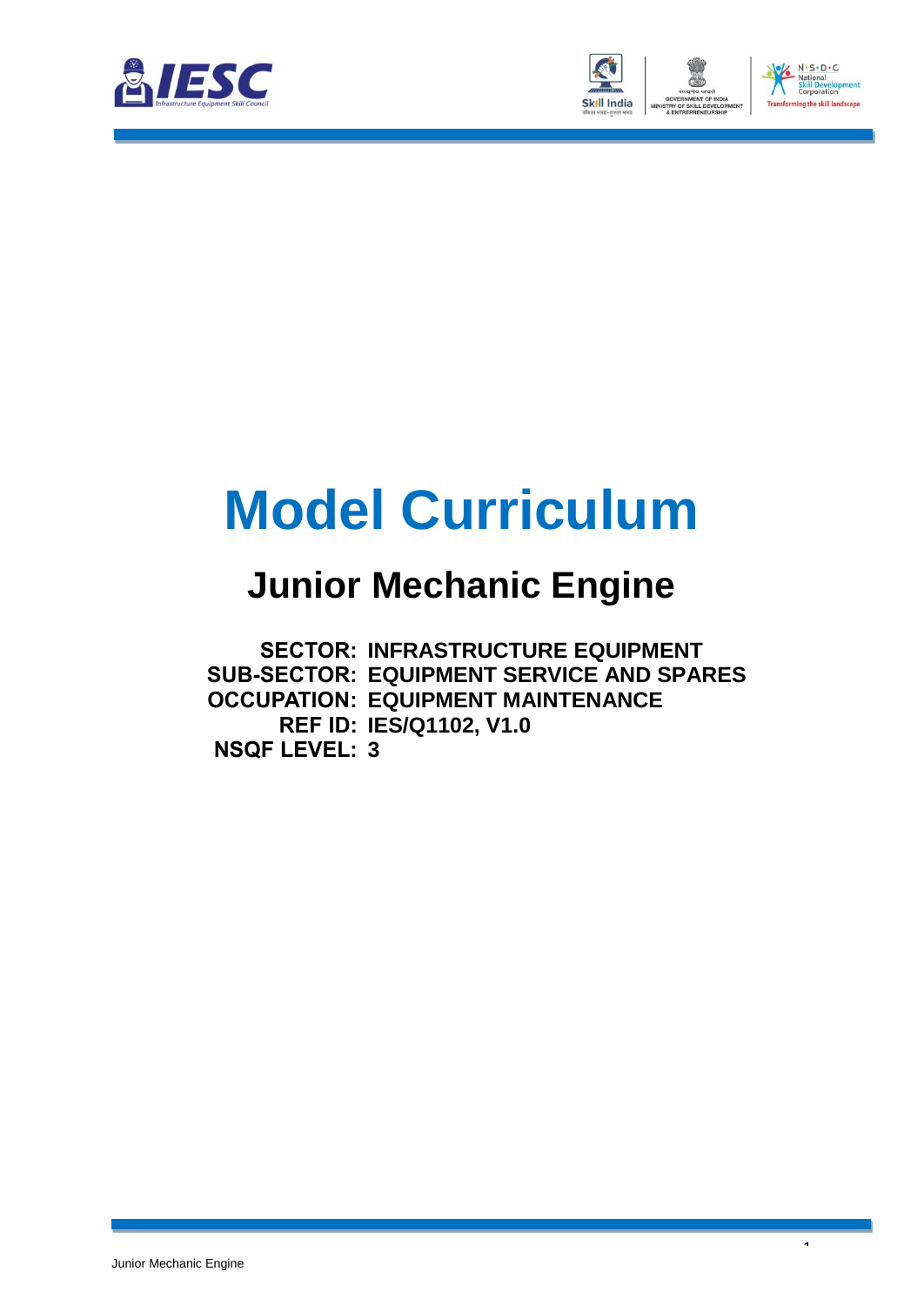



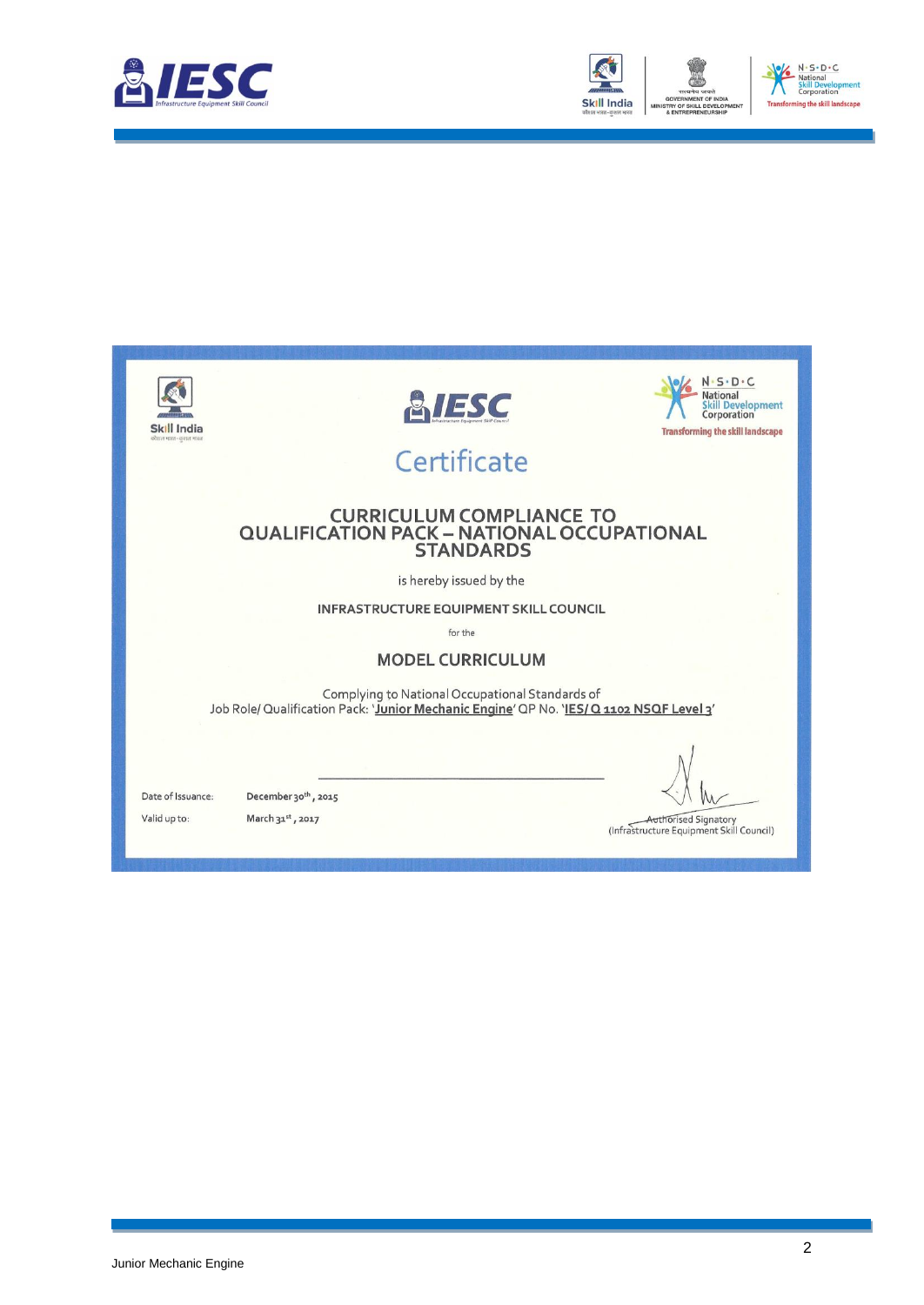



### **TABLE OF CONTENTS**

| 1. Curriculum                    | -04 |
|----------------------------------|-----|
| 2. Trainer Prerequisites         | 10  |
| 3. Annexure: Assessment Criteria | 11  |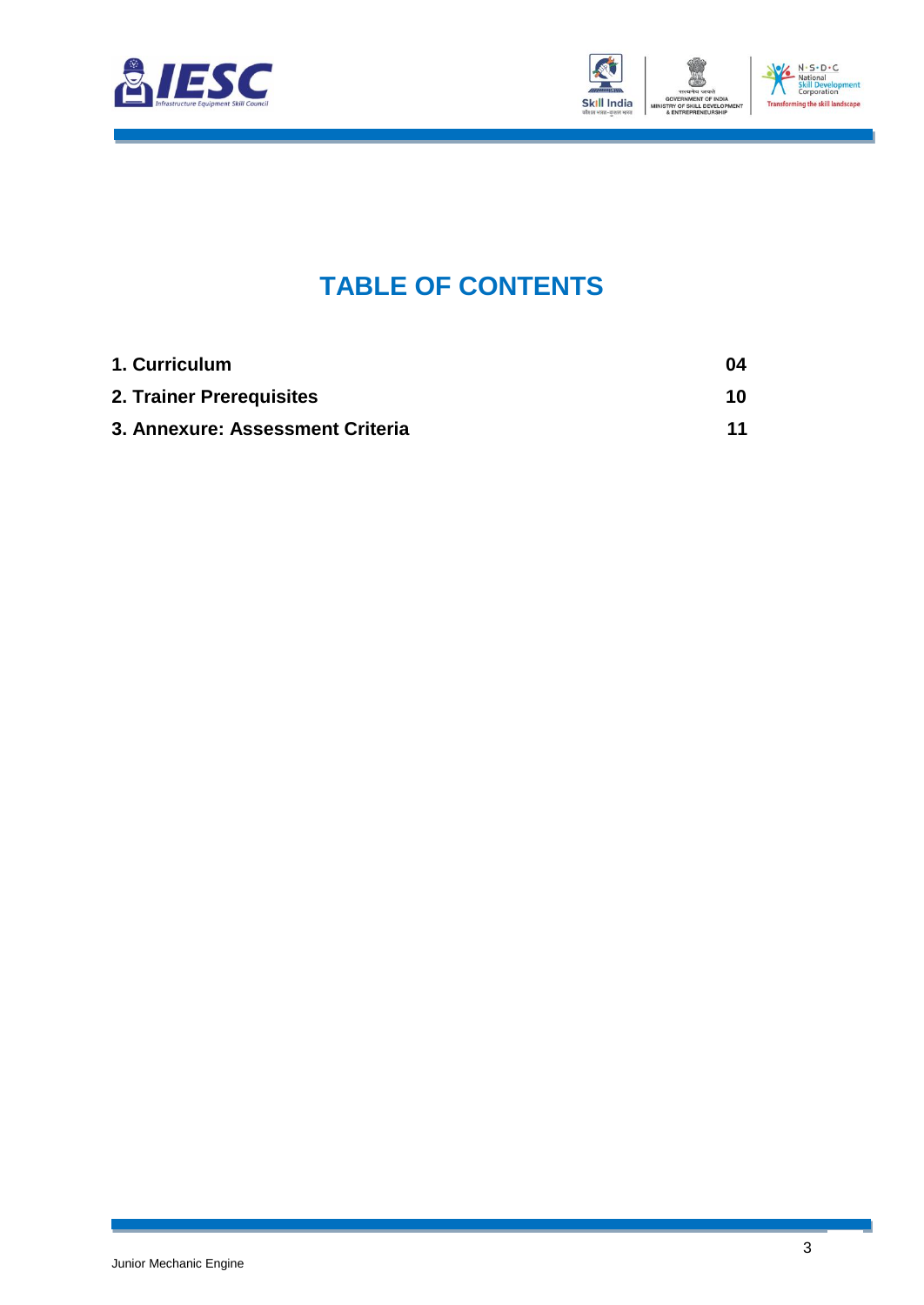



# **Junior Mechanic Engine**

#### **CURRICULUM / SYLLABUS**

This program is aimed at training candidates for the job of a "Junior Mechanic Engine", in the "Infrastructure Equipment" Sector/Industry and aims at building the following key competencies amongst the learner

| <b>Program Name</b>                              | <b>Junior Mechanic Engine</b>                                                 |                                                                                                                                                                                                                                                                                                                                                                                                                                                                                                                                                                                                                                                                                       |  |
|--------------------------------------------------|-------------------------------------------------------------------------------|---------------------------------------------------------------------------------------------------------------------------------------------------------------------------------------------------------------------------------------------------------------------------------------------------------------------------------------------------------------------------------------------------------------------------------------------------------------------------------------------------------------------------------------------------------------------------------------------------------------------------------------------------------------------------------------|--|
| <b>Qualification Pack</b><br>Name & Reference ID | IES/Q1102                                                                     |                                                                                                                                                                                                                                                                                                                                                                                                                                                                                                                                                                                                                                                                                       |  |
| <b>Version No.</b>                               | 1.0                                                                           | <b>Version Update Date</b>                                                                                                                                                                                                                                                                                                                                                                                                                                                                                                                                                                                                                                                            |  |
| <b>Pre-requisites to</b><br><b>Training</b>      | Preferably Class 8th Standard                                                 |                                                                                                                                                                                                                                                                                                                                                                                                                                                                                                                                                                                                                                                                                       |  |
| <b>Training Outcomes</b>                         | rectification.<br>$\bullet$<br>measures<br>$\bullet$<br>injuries at work shop | After completing this programme, participants will be able to:<br>Assist in carrying out repairs and maintenance of<br>equipment's engine. Basic working of engine & systems,<br>identification and use of hand tools and equipment, techniques<br>for removal of defective components and fitment after<br>Maintain the work area, tools and machine to support<br>operations. Maintenance of work area, tools and equipment,<br>various cleaning agents and their use, safety precautions &<br>Comply with workshop health and safety guidelines.<br>Health, safety and environment policies; personal protective<br>equipment, fire-fighting equipment, basic first aid for common |  |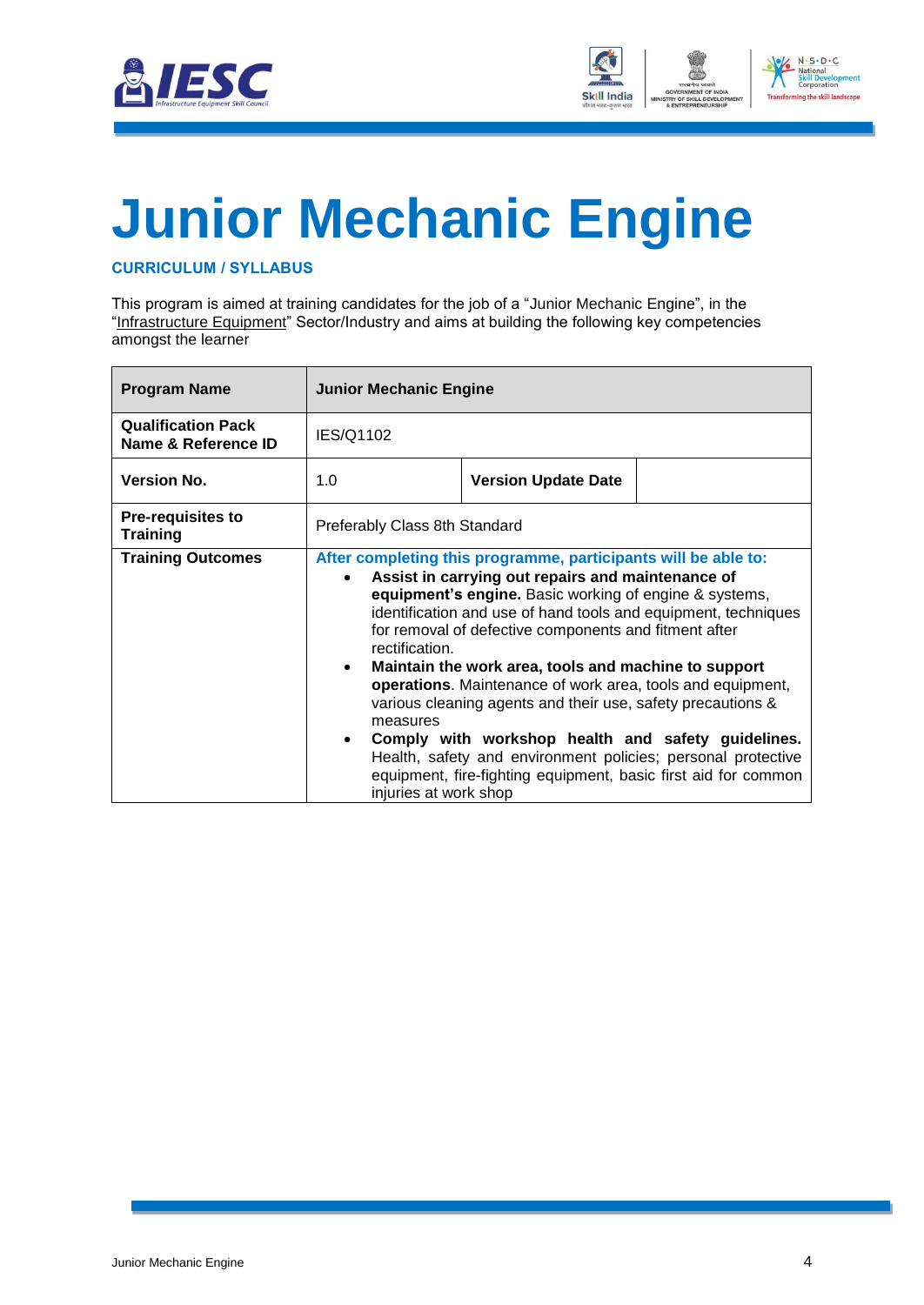



This course encompasses 4 out of 4 National Occupational Standards (NOS) of "Junior Mechanic Engine" Qualification Pack issued by "Infrastructure Equipment Skill Council".

| Sr.<br>No. | <b>Module</b>                                                                                                                                                                                                                                             | <b>Key Learning Outcomes</b>                                                                                                                                                                                                                                                                                                                                                                                                                                                                                                                                                                                                                                                                                                                                                                                                                                                                                                                                                                                                                                                                                                                                                                                                                                                                                                                                                                                                                                                            | <b>Equipment Required</b>                                                                                                                                                                                                                                                                                                                                                                                                                                                                                                                                                                                                                                                                                                                           |
|------------|-----------------------------------------------------------------------------------------------------------------------------------------------------------------------------------------------------------------------------------------------------------|-----------------------------------------------------------------------------------------------------------------------------------------------------------------------------------------------------------------------------------------------------------------------------------------------------------------------------------------------------------------------------------------------------------------------------------------------------------------------------------------------------------------------------------------------------------------------------------------------------------------------------------------------------------------------------------------------------------------------------------------------------------------------------------------------------------------------------------------------------------------------------------------------------------------------------------------------------------------------------------------------------------------------------------------------------------------------------------------------------------------------------------------------------------------------------------------------------------------------------------------------------------------------------------------------------------------------------------------------------------------------------------------------------------------------------------------------------------------------------------------|-----------------------------------------------------------------------------------------------------------------------------------------------------------------------------------------------------------------------------------------------------------------------------------------------------------------------------------------------------------------------------------------------------------------------------------------------------------------------------------------------------------------------------------------------------------------------------------------------------------------------------------------------------------------------------------------------------------------------------------------------------|
| 1          | <b>Repairs &amp;</b><br><b>Maintenance of</b><br><b>Equipment's Engine</b><br><b>System</b><br><b>Theory Duration</b><br>(hh:mm)<br>30:00<br><b>Practical Duration</b><br>(hh:mm)<br>70:00<br><b>Corresponding NOS</b><br><b>Code</b><br><b>IES/N1102</b> | <b>Organisational Context. Know the</b><br>following:<br>Organisation structure, reporting and<br>$\bullet$<br>escalation procedure and time line.<br>Performance standards and<br>$\bullet$<br>procedures in the company.<br>Work target and review mechanism /<br>$\bullet$<br>feedback with supervisor<br>Location and process for storage and<br>$\bullet$<br>disposal of waste.<br><b>Technical Knowledge. Learn the</b><br>following:<br>Basic working of engine and sub<br>$\bullet$<br>systems fuel, lube, cooling, turbo<br>charger<br>Manufacturer's tech specs and brief<br>$\bullet$<br>service procedures for engine in use.<br>Identification and use of various hand<br>$\bullet$<br>tools; and their calibration.<br>Procedure for removal of parts /<br>$\bullet$<br>engine from the equipment<br>Procedure for further removing sub-<br>$\bullet$<br>parts/ sub-components.<br>Technique of laying out removed parts<br>$\bullet$<br>in logical sequence to aid re-assembly<br>Methods of keeping components parts<br>$\bullet$<br>together after stripping.<br>Techniques used to diagnose faults<br>$\bullet$<br>through visual inspection<br>Usage of tools in rectification ops like<br>$\bullet$<br>alignments tools, torque wrenches<br>and presses<br>Usage of sealants and lubricants of<br>$\bullet$<br>correct specs.<br>Techniques of cleaning and servicing<br>different parts of engine.<br>Procedure for re-fitment of engine/<br>part on the equipment | Lab/workshop<br>$\bullet$<br>Diesel Engine 4/6<br>$\bullet$<br>cylinder with<br>Turbo charger &<br>all related<br>components<br>/assemblies/<br>accessories<br>Should be a<br>$\bullet$<br>working engine<br>with fuel tank,<br>radiator, battery,<br>alternator suitably<br>mounted on a<br>platform and<br>connected; with<br>proper ventilation<br>for exhaust gases.<br>Standard tools<br>$\bullet$<br>and lab<br>equipment for dis-<br>assembly and<br>assembly.<br>Cut-outs ⊧<br>$\bullet$<br>of major parts like<br>filters and pumps<br>Class room with<br>$\bullet$<br>audio-video<br>system<br>Manufacturers<br>$\bullet$<br>Engine<br>Service<br>/Repair Manual &<br>Video<br>Safety video<br>$\bullet$<br><b>PPE</b> Items<br>$\bullet$ |
|            |                                                                                                                                                                                                                                                           | <b>Skills - Core &amp; Professional</b><br>Read & understand general<br>instructions, maintenance manuals &<br>work orders related to equipment.<br>Record and document basic details of<br>$\bullet$<br>repairs and maintenance carried out.<br>Interact with mechanic / supervisors<br>$\bullet$<br>as necessary to seek clarifications &<br>understand issues.<br>Plan and organise repair                                                                                                                                                                                                                                                                                                                                                                                                                                                                                                                                                                                                                                                                                                                                                                                                                                                                                                                                                                                                                                                                                           |                                                                                                                                                                                                                                                                                                                                                                                                                                                                                                                                                                                                                                                                                                                                                     |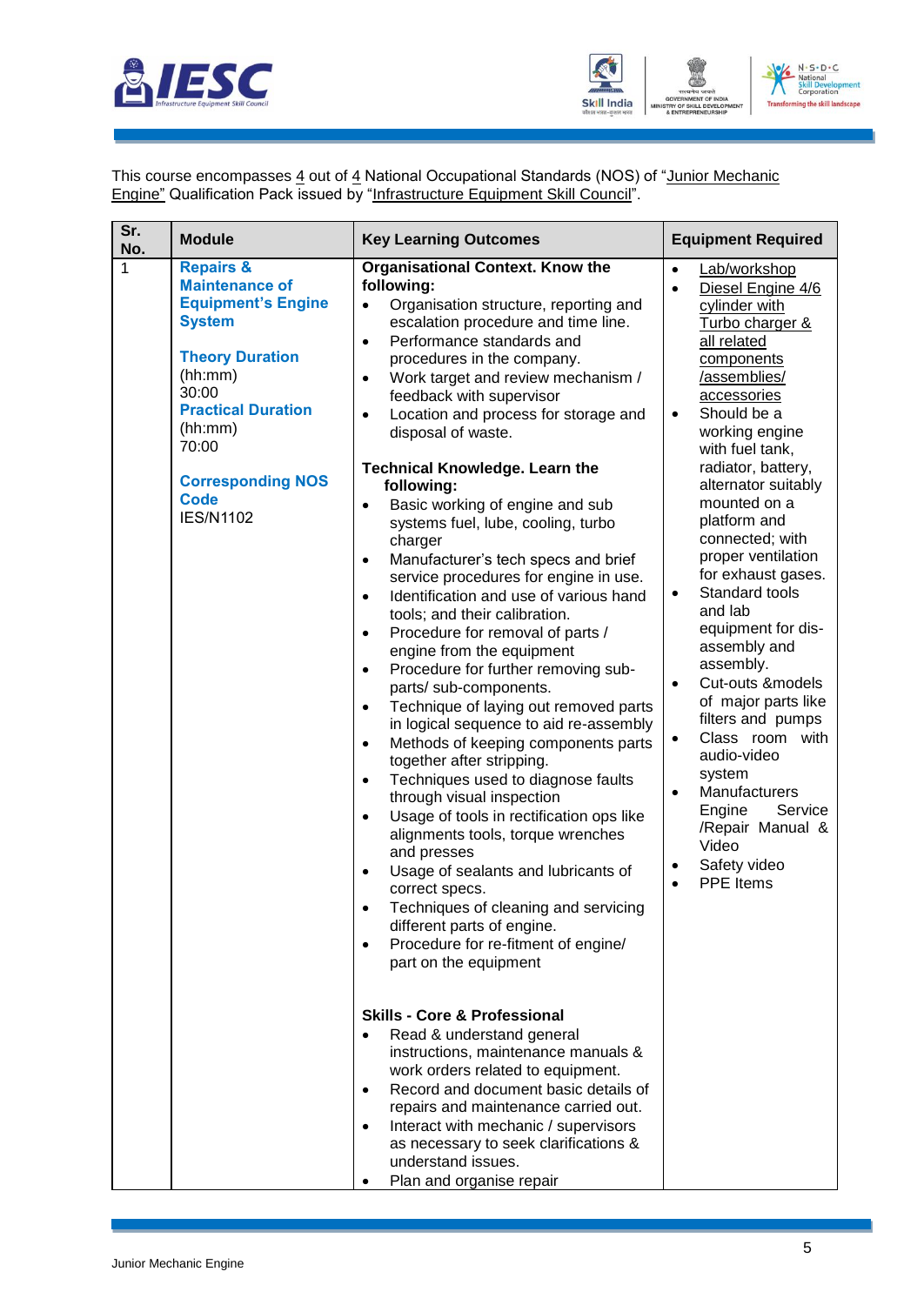





| Sr.<br>No.     | <b>Module</b>                                                                                                                                                                                                   | <b>Key Learning Outcomes</b>                                                                                                                                                                                                                                                                                                                                                                                                                                                                                                                                                                                                                                                                                                                                                                                 | <b>Equipment Required</b>                                                                                                                                                                     |
|----------------|-----------------------------------------------------------------------------------------------------------------------------------------------------------------------------------------------------------------|--------------------------------------------------------------------------------------------------------------------------------------------------------------------------------------------------------------------------------------------------------------------------------------------------------------------------------------------------------------------------------------------------------------------------------------------------------------------------------------------------------------------------------------------------------------------------------------------------------------------------------------------------------------------------------------------------------------------------------------------------------------------------------------------------------------|-----------------------------------------------------------------------------------------------------------------------------------------------------------------------------------------------|
|                |                                                                                                                                                                                                                 | tasks with all concerned in most<br>efficient and cost effective way.<br><b>Performance Criteria. Execute the</b><br>following:<br><b>Breakdown Repair Assistance</b><br>Ensure availability of all tools, spares,<br>$\bullet$<br>consumables and equipment<br>for<br>repairs.<br>Ensure tools and equipment are in<br>$\bullet$<br>appropriate condition & correctly<br>positioned for ensuing repair task<br>Disassemble<br>defective<br>part<br>$\bullet$<br>component safely for repairs as per<br>SOP.<br>Assist as instructed in service / repair<br>$\bullet$<br>of defective part /component.<br>Ensure cleaning and lubrication of<br>$\bullet$<br>parts etc as per guidelines.<br>Reassemble the same when repairs<br>are complete.<br>Assist mechanic in preparing parts list for<br>procurement |                                                                                                                                                                                               |
|                |                                                                                                                                                                                                                 | <b>Maintenance Work Assistance</b><br>Follow maintenance schedule as per<br>$\bullet$<br>manufacturers manual<br>Assist<br>replenish<br>change<br>or<br>$\bullet$<br>consumables as per manual<br>Assist in cleaning of filters and hose<br>$\bullet$<br>pipes.<br>Report if any part has to be changed or<br>$\bullet$<br>repaired as per guidelines.<br>Perform/assist in visual inspection to<br>$\bullet$<br>check leakages and<br>Proper functioning of systems during<br>$\bullet$<br>post repair trials.                                                                                                                                                                                                                                                                                              |                                                                                                                                                                                               |
| $\overline{2}$ | <b>Maintain work area,</b><br>tools and machinery<br><b>Theory Duration</b><br>(hh:mm)<br>14:00<br><b>Practical Duration</b><br>(hh:mm)<br>30:00<br><b>Corresponding NOS</b><br><b>Code</b><br><b>IES/N7801</b> | Organisational<br>Context.<br>Know<br>the<br>following:<br>Location of tools and equipment;<br>procedure for issue and return<br>Responsibilities & time frame for<br>$\bullet$<br>resolving problems.<br><b>Technical</b><br>Knowledge.<br>the<br>Learn<br>following:<br>Besides technical knowledge related to<br>$\bullet$<br>repairs and maintenance should know.<br>Lifting and handling procedures<br>$\bullet$                                                                                                                                                                                                                                                                                                                                                                                        | Lab/workshop<br>Standard tools<br>$\bullet$<br>and lab eqpt for<br>dis-assembly and<br>assembly.<br>Class room with<br>$\bullet$<br>audio-video<br>system<br>Safety video<br><b>PPE Items</b> |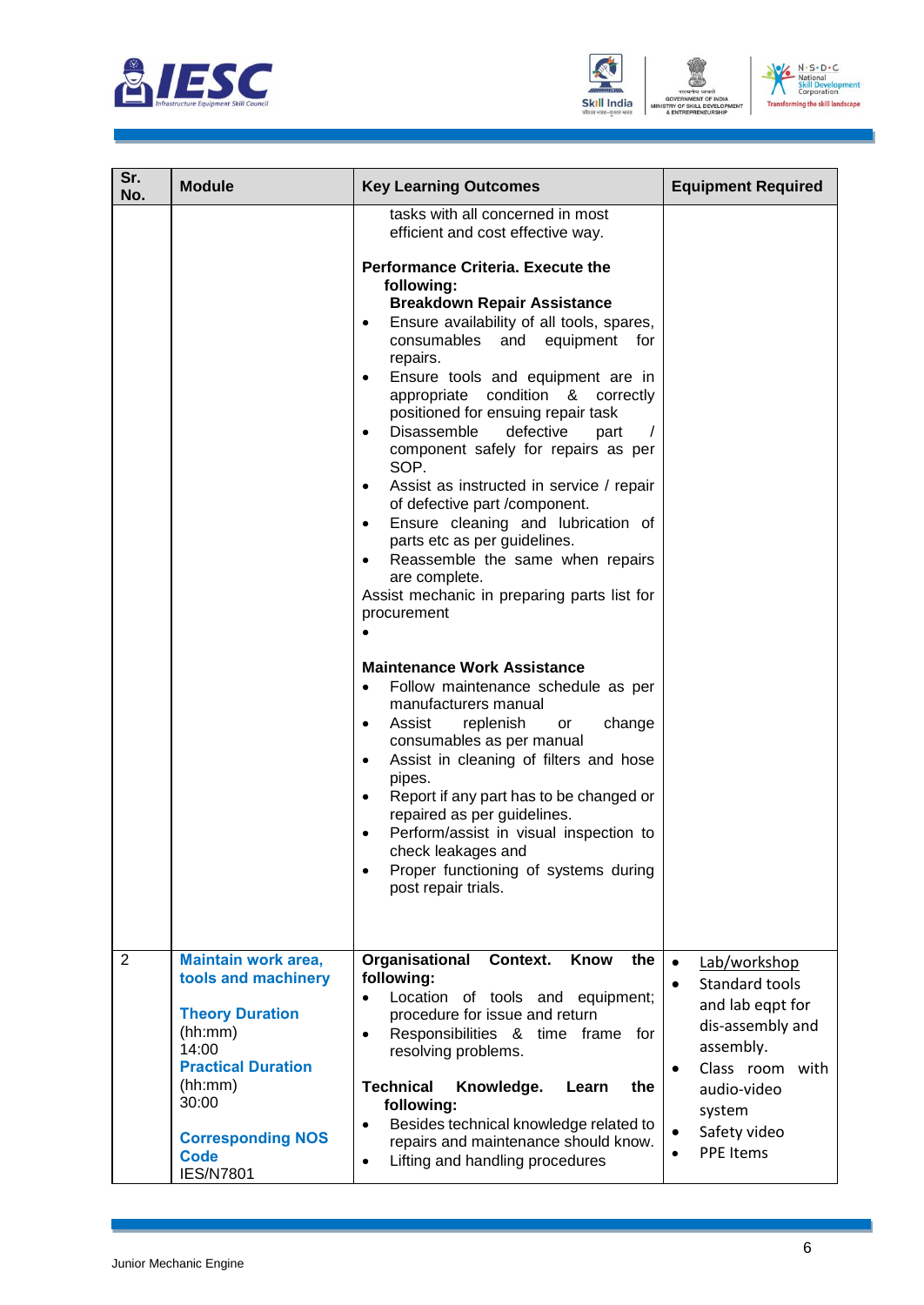





| Sr.<br>No. | <b>Module</b>                                                                                                                                                      | <b>Key Learning Outcomes</b>                                                                                                                                                                                                                                                                                                                                                                                                                                                                                                                                                                                                                                                                                                                                                                                                                                                                                                                                                                                                                                                                                                                                                                                                                                                                                                                                                                                                                | <b>Equipment Required</b>                                                                                                                                                                         |
|------------|--------------------------------------------------------------------------------------------------------------------------------------------------------------------|---------------------------------------------------------------------------------------------------------------------------------------------------------------------------------------------------------------------------------------------------------------------------------------------------------------------------------------------------------------------------------------------------------------------------------------------------------------------------------------------------------------------------------------------------------------------------------------------------------------------------------------------------------------------------------------------------------------------------------------------------------------------------------------------------------------------------------------------------------------------------------------------------------------------------------------------------------------------------------------------------------------------------------------------------------------------------------------------------------------------------------------------------------------------------------------------------------------------------------------------------------------------------------------------------------------------------------------------------------------------------------------------------------------------------------------------|---------------------------------------------------------------------------------------------------------------------------------------------------------------------------------------------------|
|            |                                                                                                                                                                    | Different types of cleaning eqpt & their<br>$\bullet$<br>usage.<br>Different types of machine guards for<br>$\bullet$<br>equipment<br>Effects of contamination on products ie<br>$\bullet$<br>oil, dirt<br>Different ways of minimising waste<br>$\bullet$<br><b>Skills - Core &amp; Professional</b><br>In addition to core and generic skills<br>$\bullet$<br>listed above<br>Interact with mechanics/ supervisors to<br>$\bullet$<br>seek clarifications and understand<br>issues.<br>Plan and organise work area, tools,<br>equipment & material to minimise risks<br>for health & safety<br>Performance Criteria. Execute<br>the<br>following:<br>Tools &<br><b>Machinery</b><br>Work Area,<br><b>Maintenance</b><br>Ensure a clean & hazard free work<br>$\bullet$<br>area<br>Maintain tools and equipment as per<br>$\bullet$<br>guidelines<br>Ensure good condition of machine<br>$\bullet$<br>safety guards.<br>Ensure<br>safe<br>handling<br>of tools,<br>$\bullet$<br>equipment and machinery<br>Carry out cleaning as per schedule and<br>$\bullet$<br>limit of responsibility<br>Ensure<br>of<br>use<br>right<br>cleaning<br>$\bullet$<br>material/equipment & methods<br>Report the need for maintenance<br>$\bullet$<br>and/or cleaning<br>outside area of<br>responsibility<br>Follow instructions to minimise waste &<br>$\bullet$<br>ensure safe disposal of same<br>Assist in carrying out checks to ensure<br>$\bullet$ |                                                                                                                                                                                                   |
|            |                                                                                                                                                                    | environmental conditions are met                                                                                                                                                                                                                                                                                                                                                                                                                                                                                                                                                                                                                                                                                                                                                                                                                                                                                                                                                                                                                                                                                                                                                                                                                                                                                                                                                                                                            |                                                                                                                                                                                                   |
| 3          | <b>Comply with</b><br><b>Workshop Health and</b><br><b>Safety Guidelines</b><br><b>Theory Duration</b><br>(hh:mm)<br>06:00<br><b>Practical Duration</b><br>(hh:mm) | <b>Organisational Context. Know the</b><br>following:<br>Health, safety, environmental (HSE)<br>$\bullet$<br>policies and guidelines of the<br>company & their importance<br>Reporting channel and documentation<br>$\bullet$<br>procedure for all HSE related matters<br>Contact details of personnel<br>$\bullet$<br>responsible for HSE related matters &<br>in case of emergencies.                                                                                                                                                                                                                                                                                                                                                                                                                                                                                                                                                                                                                                                                                                                                                                                                                                                                                                                                                                                                                                                     | Class room with<br>$\bullet$<br>audio-video<br>system<br>Safety video<br>$\bullet$<br>PPE Item<br>$\bullet$<br>Firefighting<br>$\bullet$<br>equipment<br>First Aid Kit and<br>$\bullet$<br>Charts |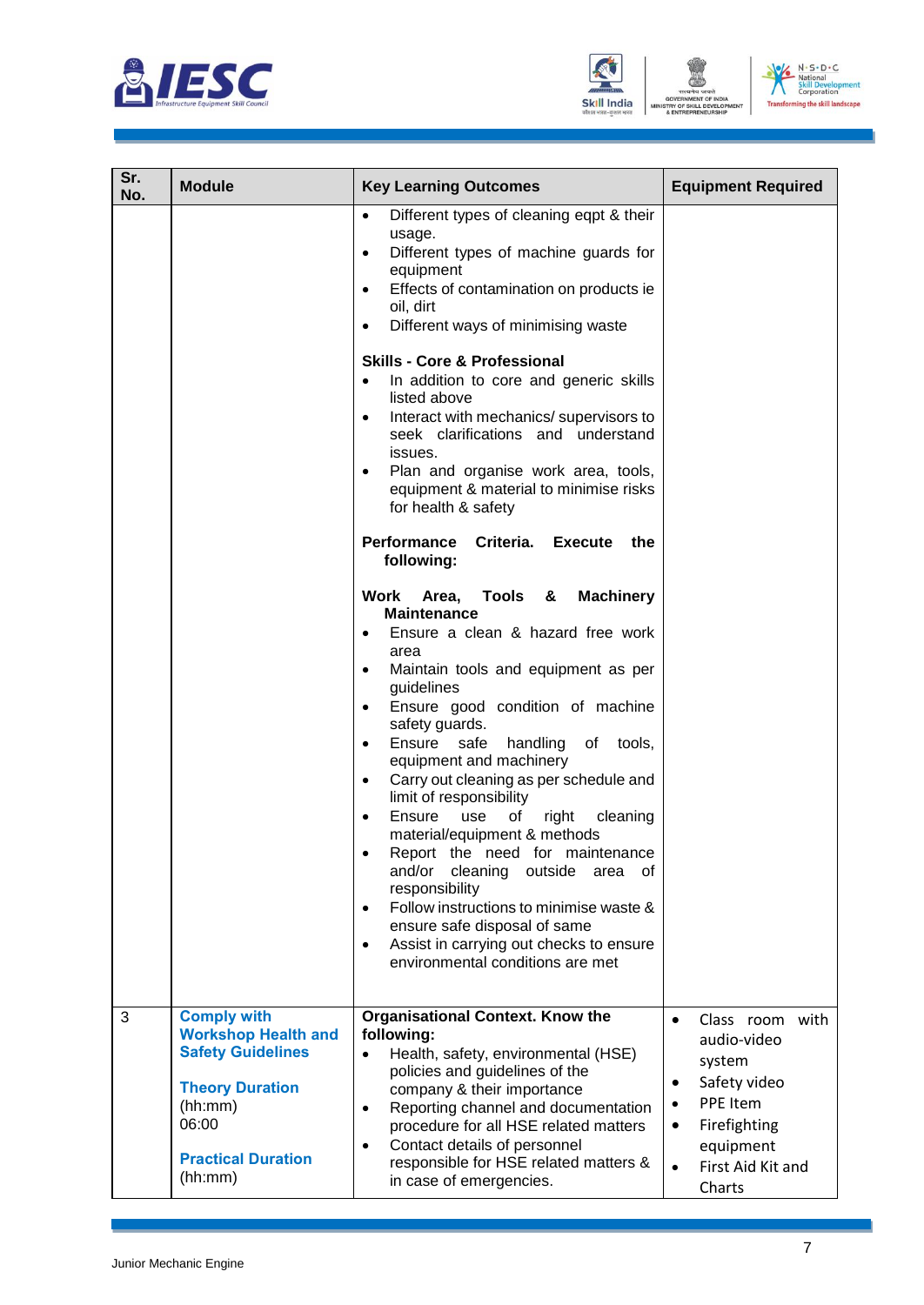





| Sr.<br>No. | <b>Module</b>                                                        | <b>Key Learning Outcomes</b>                                                                                                                                                                                                                                                                                                                                                                                                                                                                                                                                                                                                                                                                                                                                                                                         | <b>Equipment Required</b> |
|------------|----------------------------------------------------------------------|----------------------------------------------------------------------------------------------------------------------------------------------------------------------------------------------------------------------------------------------------------------------------------------------------------------------------------------------------------------------------------------------------------------------------------------------------------------------------------------------------------------------------------------------------------------------------------------------------------------------------------------------------------------------------------------------------------------------------------------------------------------------------------------------------------------------|---------------------------|
|            | 10:00<br><b>Corresponding NOS</b><br><b>Code</b><br><b>IES/N7602</b> | Location of workshop store, first aid<br>$\bullet$<br>station and assembly points<br><b>Technical Knowledge. Learn the</b><br>following:<br>OEMs guidelines for health, safety<br>$\bullet$<br>and security requirements.<br>Types, use and importance of<br>$\bullet$<br>Personal Protective Equipment (PPE)<br>Types of common hazards and risks<br>$\bullet$<br>at workshop and preventive<br>measures.<br>Safe practices when working with<br>$\bullet$                                                                                                                                                                                                                                                                                                                                                          |                           |
|            |                                                                      | tools and machines<br>In case of emergencies procedure to<br>$\bullet$<br>stop/ shut down machinery.<br>Common injuries and appropriate<br>$\bullet$<br>basic first aid treatment.<br>Firefighting equipment: Basic<br>$\bullet$<br>knowledge of handling and using<br>them.<br>Guidelines for transport, storage and<br>$\bullet$<br>disposal of hazardous materials and<br>waste<br>Safety signs/symbols and warnings<br>$\bullet$<br>used in workshops and their meaning<br><b>Skills - Core &amp; Professional</b>                                                                                                                                                                                                                                                                                               |                           |
|            |                                                                      | In addition to the core and generic<br>$\bullet$<br>skills listed above<br>Use correct PPE and other safety<br>$\bullet$<br>gear while in the work shop.<br><b>Performance Criteria. Execute the</b><br>following:<br>Comply with safety, health,<br>environment and security related<br>regulations & guidelines at work.<br>Carry out maintenance operations as<br>$\bullet$<br>per manufacturers and workshop<br>related procedures<br>Correct use of Personal Protective<br>Equipment (PPE) and other safety<br>gear at work site.<br>Lift and carry tools and equipment<br>safely using correct procedures<br>Keep work area free from clutter,<br>$\bullet$<br>waste and spillage<br>Store tools & equipment at designated<br>$\bullet$<br>places only post use.<br>Operate fire extinguishers as<br>$\bullet$ |                           |
|            |                                                                      | applicable.<br>Support in administering basic first<br>aid.                                                                                                                                                                                                                                                                                                                                                                                                                                                                                                                                                                                                                                                                                                                                                          |                           |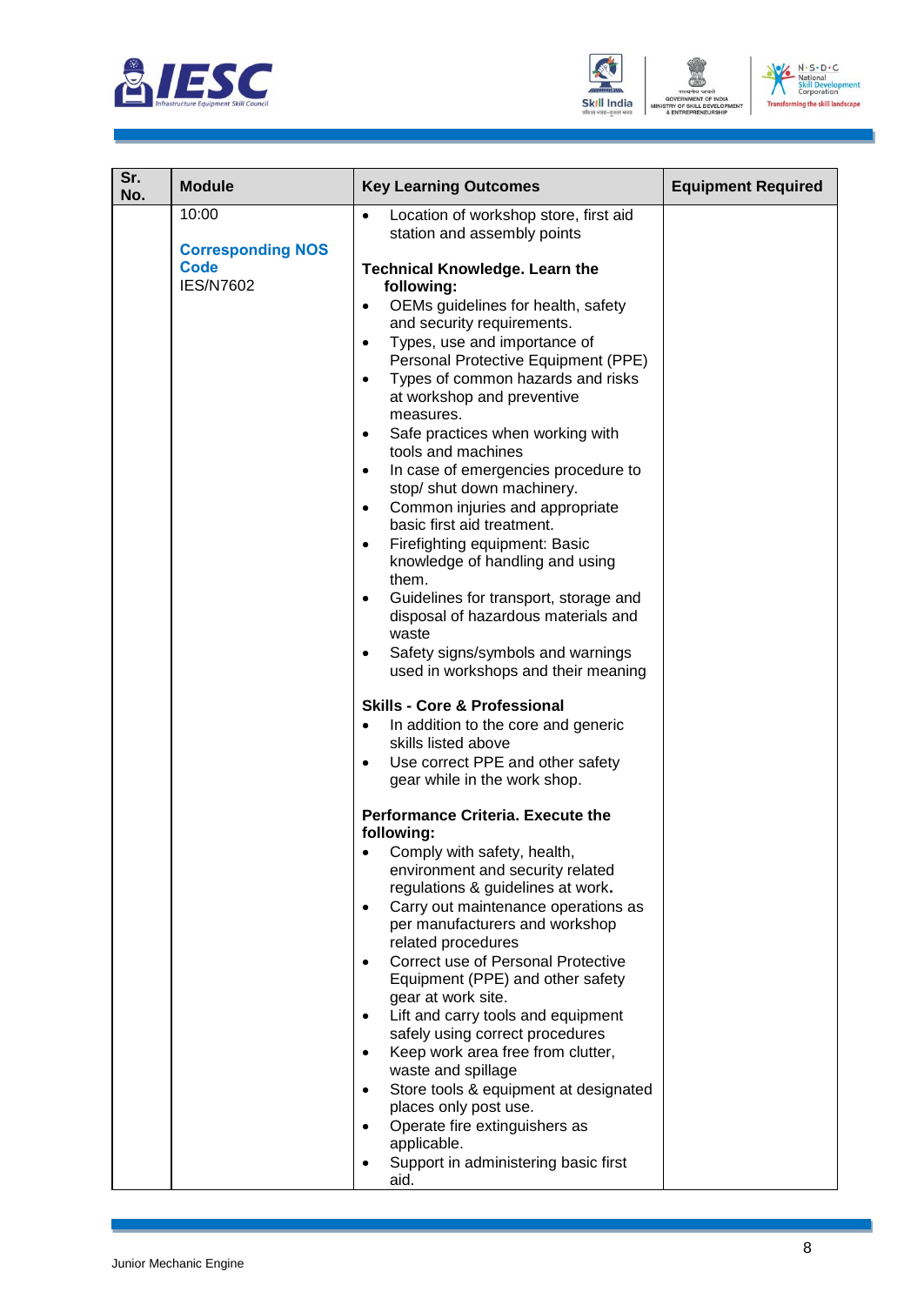





| Sr.<br>No. | <b>Module</b>             | <b>Key Learning Outcomes</b>                                                                                 | <b>Equipment Required</b> |  |  |
|------------|---------------------------|--------------------------------------------------------------------------------------------------------------|---------------------------|--|--|
|            |                           | Record and report details as related to<br>$\bullet$<br>operations, incidents or accidents as<br>applicable. |                           |  |  |
|            | <b>Total Duration</b>     | <b>Unique Equipment Required:</b>                                                                            |                           |  |  |
|            |                           | Working Diesel Engine with all related components/assemblies.                                                |                           |  |  |
|            | <b>Theory Duration</b>    | Standard tools and equipment for dis-assembly & assembly.<br>$\bullet$                                       |                           |  |  |
|            | 50:00                     | Class room with audio-video projection system<br>$\bullet$                                                   |                           |  |  |
|            |                           | Manufacturers Engine Service/Repair Manual & Video<br>$\bullet$                                              |                           |  |  |
|            | <b>Practical Duration</b> | Safety video<br>$\bullet$                                                                                    |                           |  |  |
|            | 110:00                    | PPE Equipment: Helmet, gloves, earplugs, goggles, safety<br>$\bullet$                                        |                           |  |  |
|            |                           | shoes                                                                                                        |                           |  |  |
|            |                           | Firefighting equipment and 'How to Use' Charts<br>$\bullet$                                                  |                           |  |  |
|            |                           | First Aid Box and 'How to Do' Charts                                                                         |                           |  |  |
|            |                           | Lab/workshop fully equipped for engine service and repairs                                                   |                           |  |  |
|            |                           |                                                                                                              |                           |  |  |

Grand Total Course Duration: **160 Hours, 0 Minutes**

*(This syllabus/ curriculum has been approved by Infrastructure Equipment Skill Council )*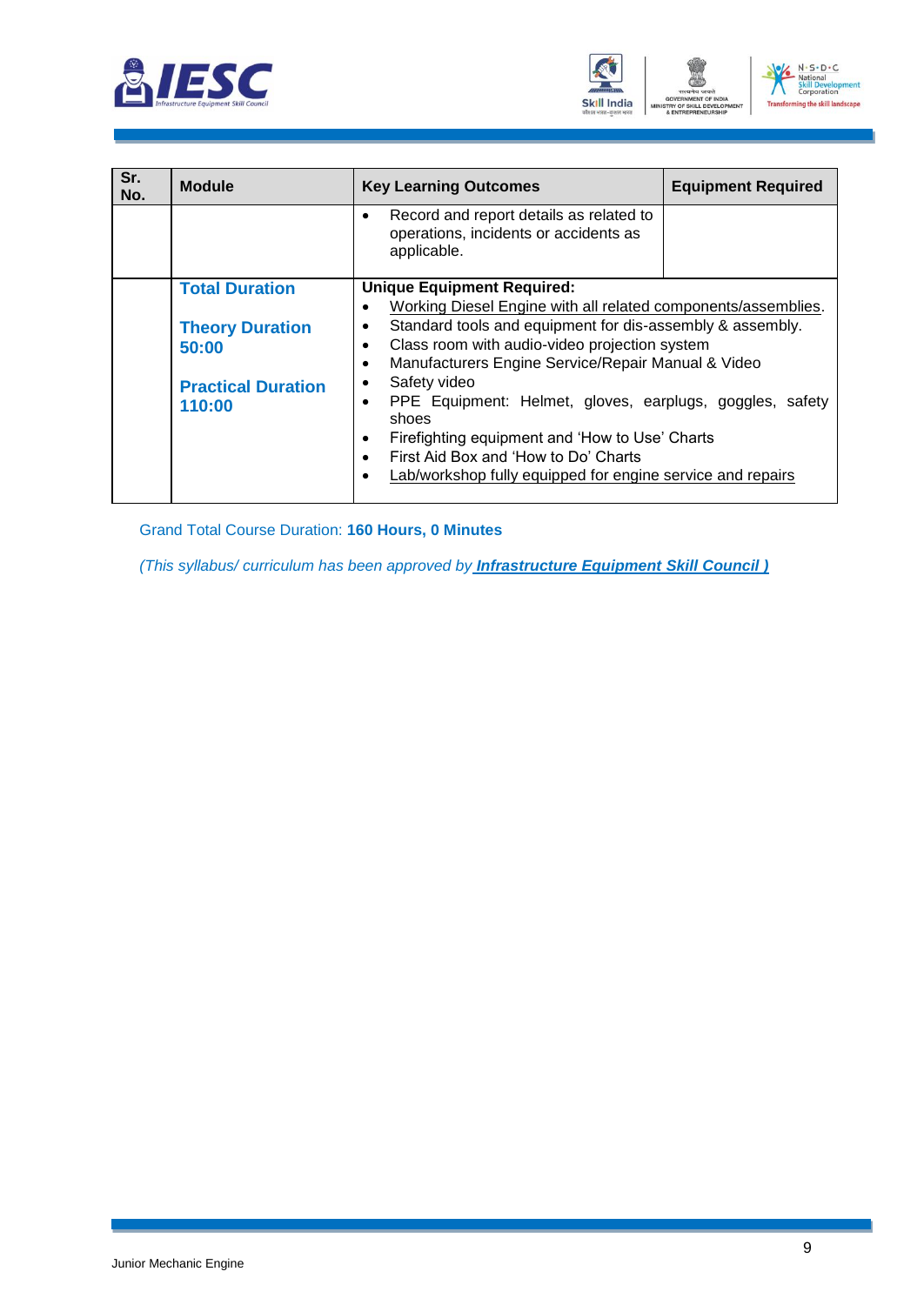



#### **Trainer Pre-requisites for Job role: "Junior Mechanic Engine" mapped to Qualification Pack: "IES/Q1102, v1.0"**

| Sr.<br>No. | Area                                                          | <b>Details</b>                                                                                                                                                                                                                                                 |
|------------|---------------------------------------------------------------|----------------------------------------------------------------------------------------------------------------------------------------------------------------------------------------------------------------------------------------------------------------|
| 1          | <b>Description</b>                                            | To deliver accredited training service, mapping to the curriculum detailed<br>above, in accordance with the Qualification Pack "IES/Q 1102 Version 1.0".                                                                                                       |
| 2          | Personal<br><b>Attributes</b>                                 | Aptitude for conducting training, with strong communication and<br>interpersonal skills. Passion for training and developing others; well-<br>organised; and a team player. Eager to learn and keep oneself updated<br>with the latest in the mentioned field. |
| 3          | <b>Minimum</b><br><b>Educational</b><br><b>Qualifications</b> | ITI / Diploma in Diesel Engine Mechanic                                                                                                                                                                                                                        |
| 4a         | <b>Domain</b><br><b>Certification</b>                         | Certified for Job Role: "Junior Mechanic Engine" mapped to QP: "IES/Q<br>1102 – Version 1.0". Minimum accepted score 70%.<br>Desired: Certification Training in Engine Maintenance and Repairs                                                                 |
| 4b         | <b>Platform</b><br><b>Certification</b>                       | Certified for Job Role: "Junior Mechanic Engine" mapped to Qualification<br>Pack: SSC/1402. Minimum accepted score 70%.                                                                                                                                        |
| 5          | <b>Experience</b>                                             | Around 3 to 4 years' experience in Engine service and repairs.<br>At least 1 to 2 years' experience in conducting engine service<br>training programs.                                                                                                         |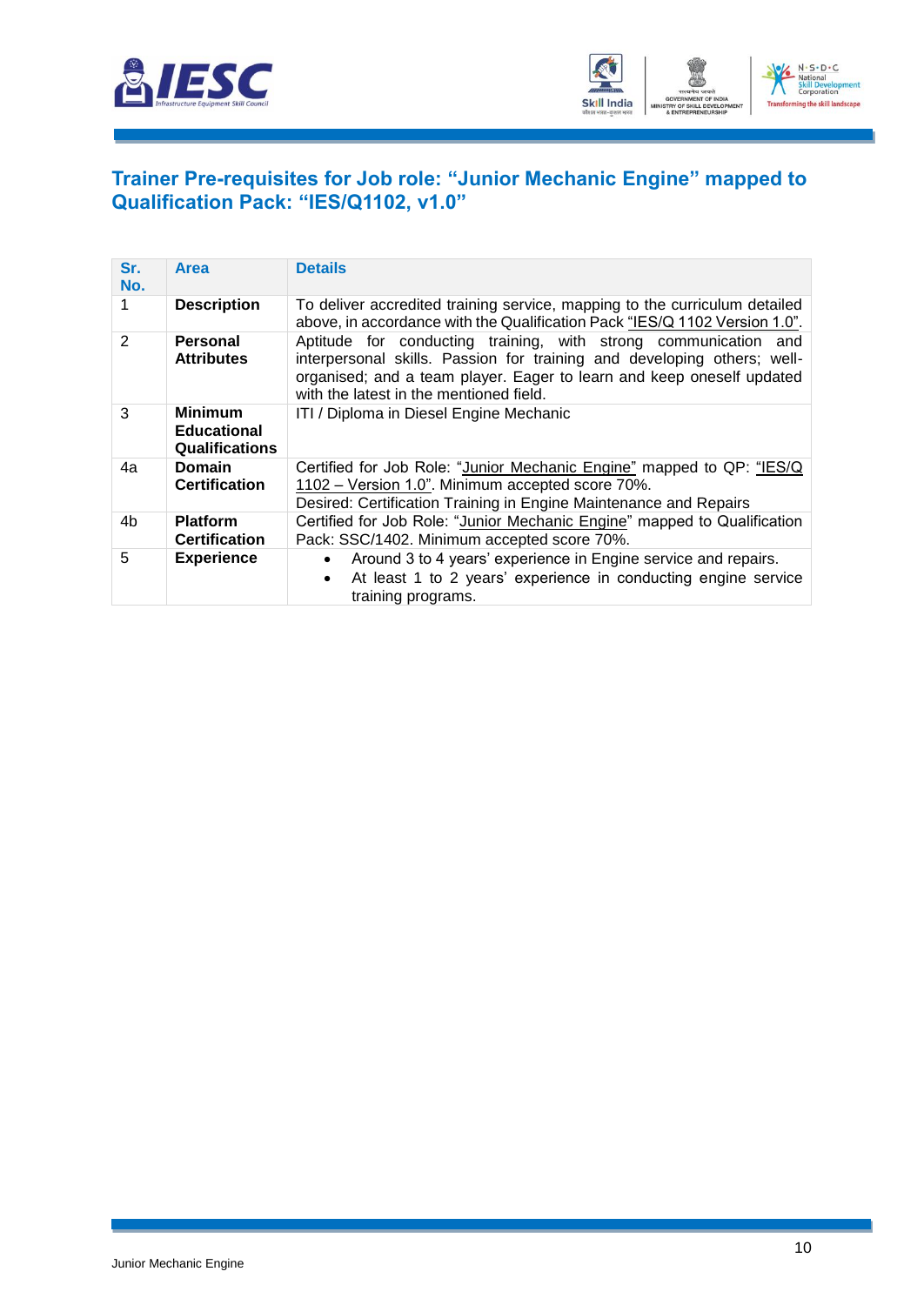



| <b>Assessment Criteria</b>  |                                 |
|-----------------------------|---------------------------------|
| Job Role                    | Junior Mechanic Engine          |
| <b>Qualification Pack</b>   | <b>IES/Q 1102 Version 1.0</b>   |
| <b>Sector Skill Council</b> | <b>Infrastructure Equipment</b> |

| Sr.<br>No.    | <b>Guidelines for Assessment</b>                                                                                                                                                                                                                                                             |
|---------------|----------------------------------------------------------------------------------------------------------------------------------------------------------------------------------------------------------------------------------------------------------------------------------------------|
|               | Criteria for assessment for Qualification Pack has been laid down based on the NOS's. Each<br>Performance Criteria (PC) has been assigned marks proportional to its importance within<br>NOS and weightages have also been given among the NOSs accordingly.                                 |
| $\mathcal{P}$ | The assessment of the theory/knowledge will be based on written test/viva or both while skill<br>test shall be hands on practical. Behaviour and attitude will be assessed while performing<br>the assigned task.                                                                            |
| 3             | The assessment shall be done as per the guidelines formulated by IESC. The assessment<br>agencies in consultation with IESC will create unique question papers for theory/knowledge<br>and practical skills at each IESC accredited testing centres (as per assessment criteria<br>below)    |
| 4             | To pass the Qualification Pack, every trainee should score a minimum of 40% in each NOS<br>and 50% aggregate. In case of successfully passing only certain number of NOS's, the<br>trainee is eligible to take subsequent assessment on the balance NOS's to pass the<br>Qualification pack. |
|               |                                                                                                                                                                                                                                                                                              |
|               |                                                                                                                                                                                                                                                                                              |

|                                                                                                                     |                                                                                                                          |                   |        |               | <b>Marks Allocation</b>           |
|---------------------------------------------------------------------------------------------------------------------|--------------------------------------------------------------------------------------------------------------------------|-------------------|--------|---------------|-----------------------------------|
| <b>NOS</b>                                                                                                          | <b>PC</b>                                                                                                                | <b>Total Mark</b> | Out of | <b>Theory</b> | <b>Skills</b><br><b>Practical</b> |
| 1. IES/N1102<br>Assist<br>in<br>repair<br>and<br>maintenance<br>of<br>infrastructure<br>equipment's<br>engine parts | PC1. Ensure availability of<br>tools, spare parts, equipment<br>and supplies for repair work                             |                   | 5      | 5             | $\Omega$                          |
|                                                                                                                     | PC <sub>2</sub> .<br>Carry<br>visual<br>out<br>inspection for leakage as per<br>the mechanic's instruction               |                   | 5      | $\Omega$      | 5                                 |
|                                                                                                                     | PC3. Disassemble broken or<br>defective engine<br>part<br>to<br>facilitate repair as per Standard<br>Operating procedure |                   | 5      | $\Omega$      | 5                                 |
|                                                                                                                     | PC4. Reassemble when repairs<br>are complete as per Standard<br>Operating procedure                                      |                   | 5      | $\Omega$      | 5                                 |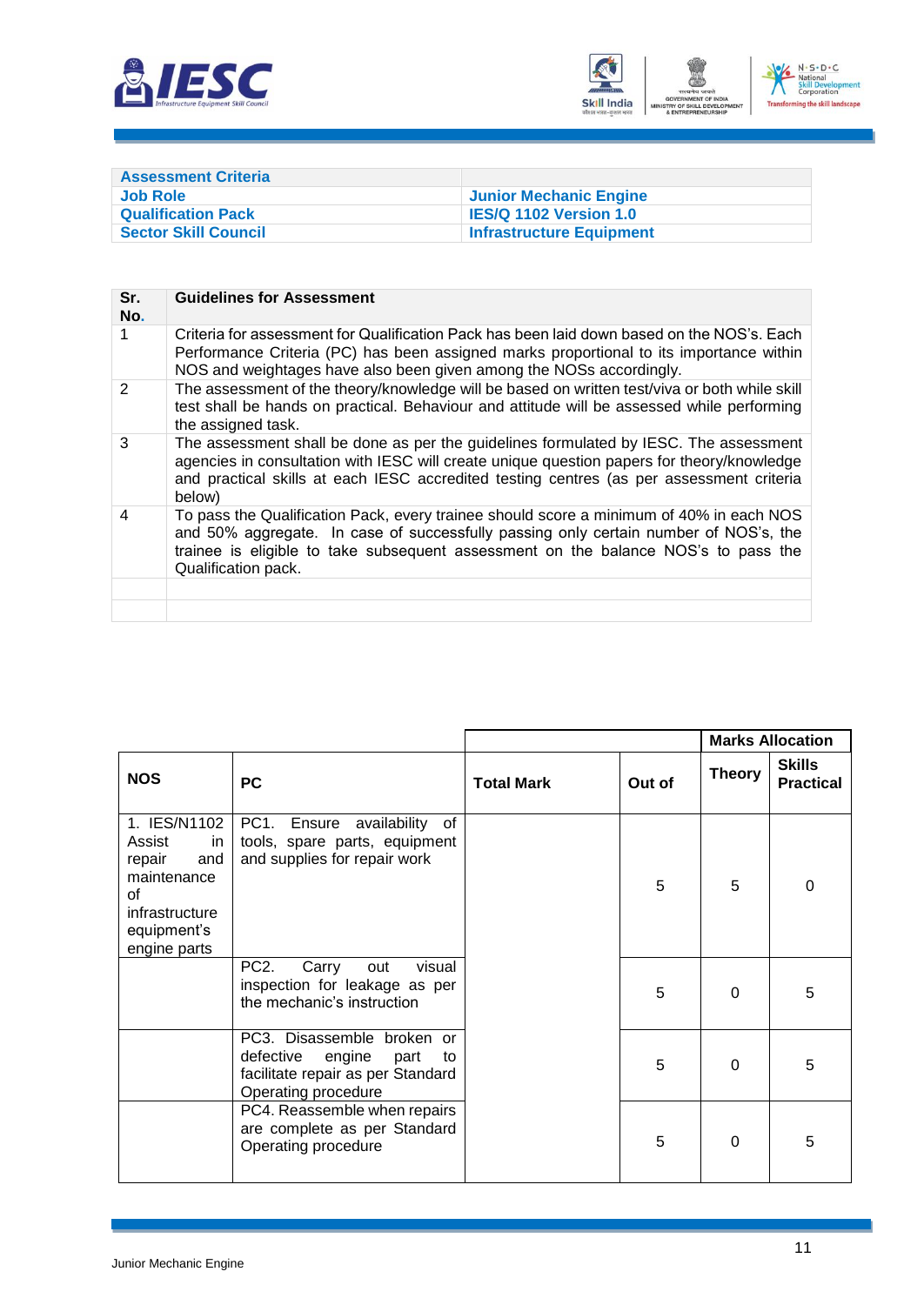



N - S - D - C<br>National<br>Skill Developn<br>Corporation  $\sqrt{\frac{6}{6}}$ ent **Transfi** ing the skill landscape

ENT

| PC <sub>5</sub> .<br>Ensure<br>appropriate<br>Positioning<br>of<br>equipment,<br>machinery, physical structures,<br>and other objects for assembly<br>or installation, using hand tools,<br>power tools, and<br>moving<br>equipment as per mechanic's<br>instruction | 5           | $\Omega$ | 5 |
|----------------------------------------------------------------------------------------------------------------------------------------------------------------------------------------------------------------------------------------------------------------------|-------------|----------|---|
| PC <sub>6</sub> .<br>ensure<br>appropriate<br>condition of tools, equipment,<br>and machines as per Standard<br><b>Operating Procedure</b>                                                                                                                           | $\mathbf 0$ | 0        | 0 |
| PC7.<br>Ensure<br>cleaning<br>or<br>lubrication<br>of<br>engine<br>components,<br>equipment,<br>instruments, tools, work areas,<br>and other objects, using hand<br>tools, power tools, and cleaning<br>equipment<br>as<br>per<br>the<br>manufacturer's manual       | 5           | 0        | 5 |
| PC8. Assist the mechanic in<br>preparing<br>list<br>for<br>parts<br>procurement                                                                                                                                                                                      | 0           | 0        | 0 |
| PC9. Work safely at all times,<br>complying with health and<br>safety and other<br>relevant<br>regulations,<br>directives<br>and<br>guidelines                                                                                                                       | 5           | 5        | 0 |
| PC10. Handle and dispose<br>waste based on environmental<br>guidelines at the work place                                                                                                                                                                             | 0           | 0        | 0 |
| PC11. Follow the maintenance<br>schedule as per manufacturer's<br>manual                                                                                                                                                                                             | 5           | 5        | 0 |
| PC12. Assist in replacing the<br>scheduled spare parts as per<br>mechanic's instruction                                                                                                                                                                              | 0           | 0        | 0 |
| PC13. Assist in Replenish /<br>change the consumables                                                                                                                                                                                                                | 0           | 0        | 0 |
| PC14.<br>Perform<br>visual<br>Verify<br>inspection<br>to<br>in.<br>appropriate sequence, for the<br>engine, as per service manual,<br>the following<br>leakage from parts<br>breakage of parts<br>unusual noise<br>under-rated<br>performance                        | 5           | $\Omega$ | 5 |
| PC15.<br>Check<br>the<br>engine<br>indication<br>as<br>per<br>manufacturer's manual                                                                                                                                                                                  | 5           | 0        | 5 |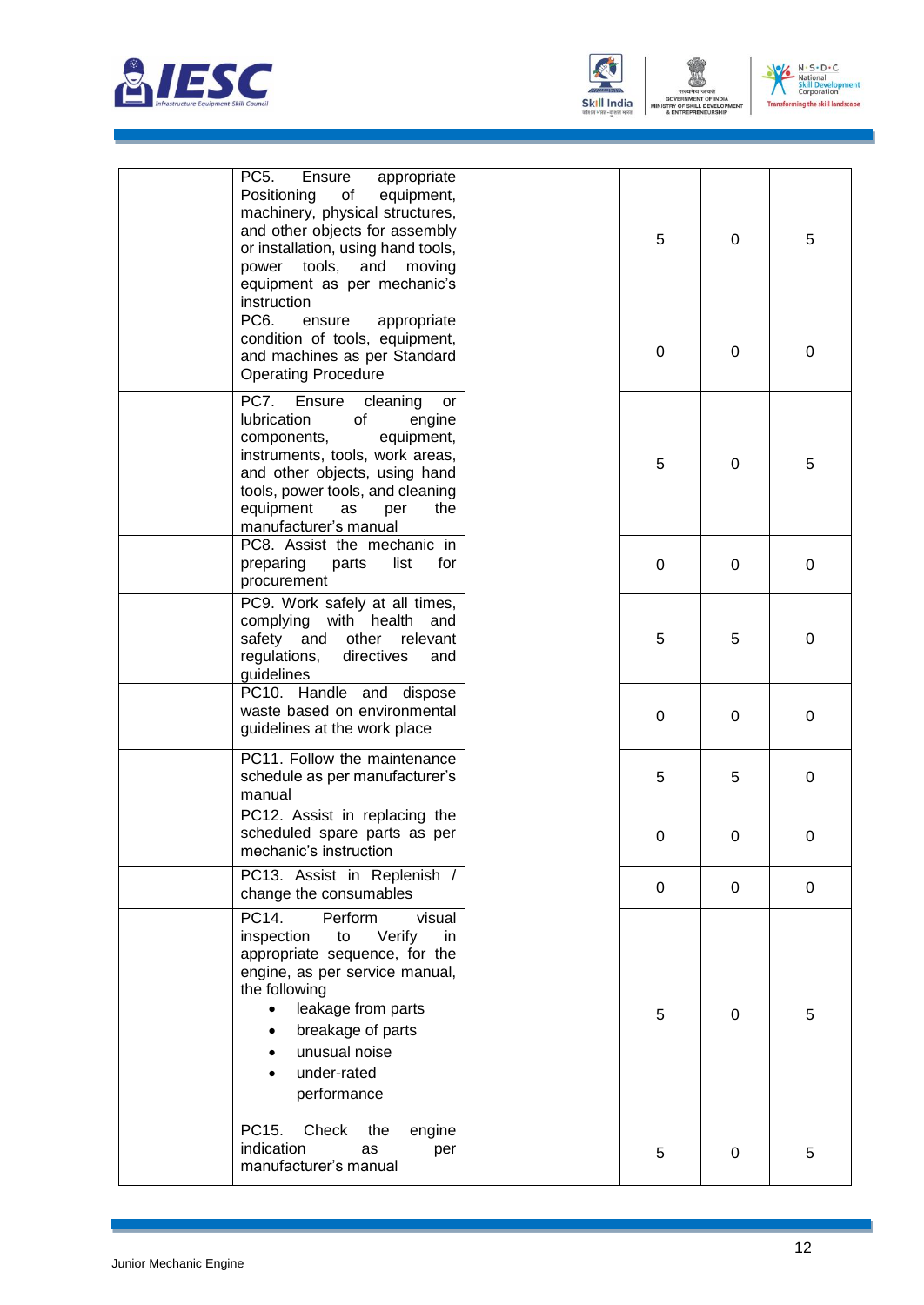



MINISTRY OF

ENT



|                                                                                                                   | PC16. Check Air Filter as per<br>manufacturer's manual                                                                                                                    |              | 5           | 0        | 5                |
|-------------------------------------------------------------------------------------------------------------------|---------------------------------------------------------------------------------------------------------------------------------------------------------------------------|--------------|-------------|----------|------------------|
|                                                                                                                   | PC17. Clean Air Filter as per<br>manufacturer's manual                                                                                                                    |              | 5           | 0        | 5                |
|                                                                                                                   | PC18. Check Engine oil &<br>level<br>coolant<br>as<br>per<br>manufacturer's manual                                                                                        |              | 5           | 0        | 5                |
|                                                                                                                   | PC19. Report any instances<br>where the parts need to be<br>changed/repaired<br>as<br>per<br>company's guidelines                                                         |              | 5           | 5        | 0                |
| mechanic's instructions                                                                                           | PC20. Assist to Change/Repair<br>the defective part as per                                                                                                                |              | $\mathbf 0$ | 0        | 0                |
|                                                                                                                   | PC21. Assist in post repair trials<br>as per mechanic's instructions                                                                                                      |              | 5           | 5        | 0                |
|                                                                                                                   |                                                                                                                                                                           | <b>Total</b> | 75          | 25       | 50               |
| 2. IES/N7801<br>the<br>Maintain<br>work<br>area,<br>tools<br>and<br>machine<br>to<br>the<br>support<br>operations | PC1. Ensure safe handling of<br>materials,<br>machinery,<br>equipment and tools                                                                                           |              | 10          | 5        | 5                |
|                                                                                                                   | PC2. Assist in carrying out<br>checks<br>to<br>ensure<br>the<br>environmental<br>conditions<br>required are met<br>PC3. Follow correct lifting and<br>handling procedures |              | 0           | $\Omega$ | 0                |
|                                                                                                                   |                                                                                                                                                                           |              | 5           | 0        | 5                |
|                                                                                                                   | PC4. Follow instructions with<br>regard to materials to minimize<br>waste                                                                                                 |              | 0           | $\Omega$ | 0                |
|                                                                                                                   | PC5. Ensure a clean and<br>hazard free working area                                                                                                                       |              | 5           | 5        | $\boldsymbol{0}$ |
|                                                                                                                   | PC <sub>6</sub> .<br>Maintain<br>tools<br>and<br>equipment as per organization<br>guidelines and manufacturer's<br>instructions                                           |              | 5           | 0        | 5                |
|                                                                                                                   | PC7. Report the need for<br>maintenance and/or cleaning<br>outside<br>your<br>area<br>0f<br>responsibility                                                                |              | $\pmb{0}$   | 0        | $\boldsymbol{0}$ |
|                                                                                                                   | PC8. Report unsafe equipment<br>and<br>other<br>dangerous<br>occurrences                                                                                                  |              | 5           | 0        | 5                |
|                                                                                                                   | PC9. Ensure good condition of<br>the appropriate machine guards<br>for equipment                                                                                          |              | 5           | 5        | 0                |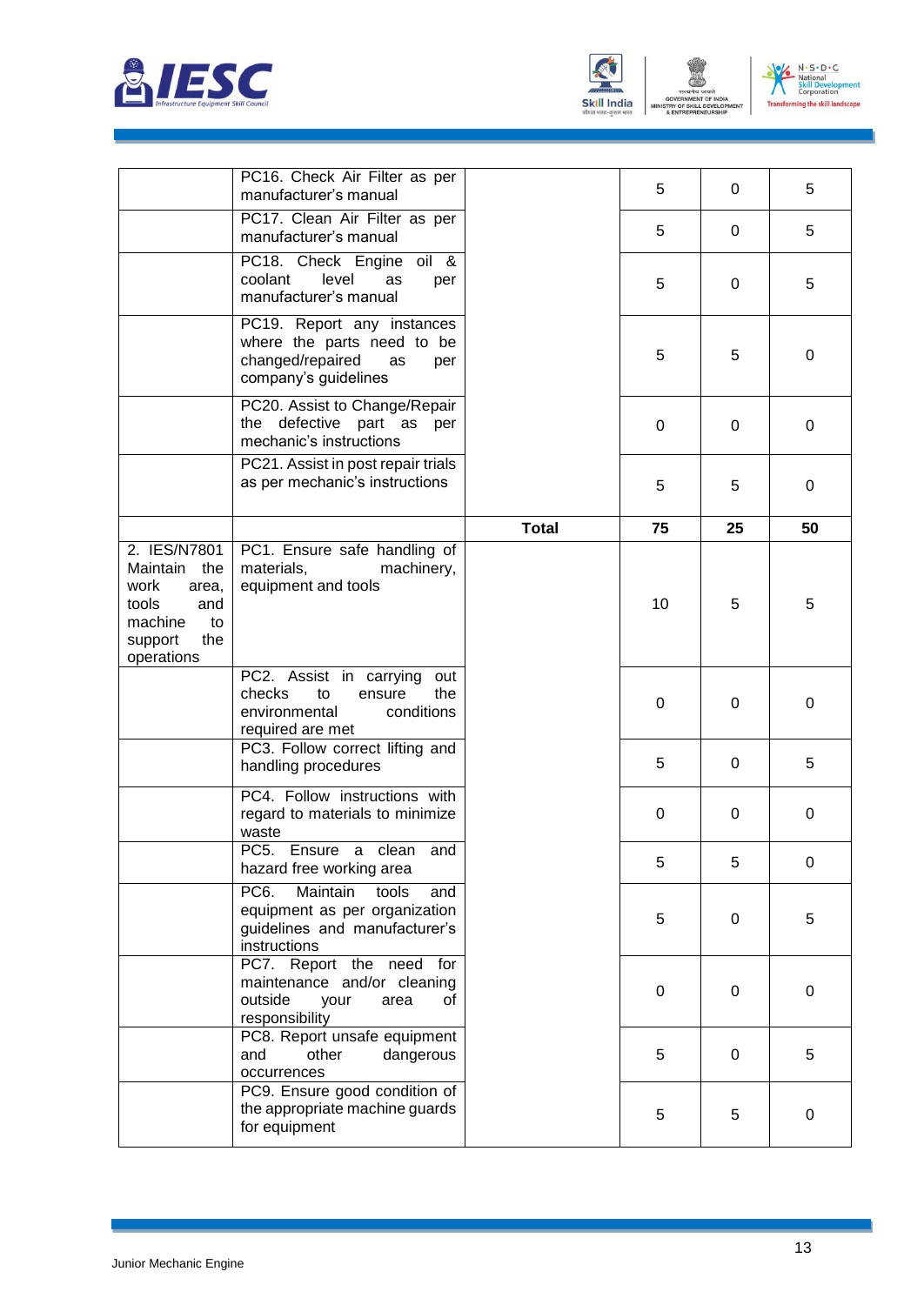



m

MENT OF

ENT

MINISTRY OF S



|                                                                                     | PC10.<br>Ensure<br>οf<br>use                                                                                                                                                      |              |    |          |    |
|-------------------------------------------------------------------------------------|-----------------------------------------------------------------------------------------------------------------------------------------------------------------------------------|--------------|----|----------|----|
|                                                                                     | appropriate cleaning equipment<br>and methods appropriate for<br>the work to be carried out                                                                                       |              | 10 | 5        | 5  |
|                                                                                     | PC11. Carry out cleaning<br>according to schedules and<br>limits of responsibility                                                                                                |              | 0  | 0        | 0  |
|                                                                                     | PC12. Ensure safe disposal of<br>waste.                                                                                                                                           |              | 5  | 5        | 0  |
|                                                                                     |                                                                                                                                                                                   | <b>Total</b> | 50 | 25       | 25 |
| 3. IES/N7602<br>Comply<br>with<br>workshop<br>health<br>and<br>safety<br>guidelines | PC <sub>1</sub> .<br>Comply with<br>safety,<br>health,<br>security<br>and<br>environment<br>related<br>regulations/ guidelines as per<br>organizational/ manufacturer's<br>policy |              | 0  | $\Omega$ | 0  |
|                                                                                     | PC2. Carry out maintenance<br>operations<br>as<br>per<br>the<br>manufacturer's and workshop<br>related health<br>and<br>safety<br>guidelines/ standard operating<br>procedures    |              | 10 | 5        | 5  |
|                                                                                     | PC3. Follow safety regulations<br>and procedures with regard to<br>service workshop hazards and<br>risks                                                                          |              | 0  | 0        | 0  |
|                                                                                     | PC4.<br>Use<br>appropriate<br>protective clothing/ equipment<br>for specific tasks and work<br>conditions<br>as<br>per<br>service<br>manual                                       |              | 10 | 5        | 5  |
|                                                                                     | Lift<br>PC <sub>5</sub> .<br>and<br>carry<br>tools/equipment/components<br>safely using correct procedure<br>as per the service manual                                            |              | 10 | 5        | 5  |
|                                                                                     | PC6. Use appropriate tools in a<br>proper manner as given in the<br>service manual                                                                                                |              | 0  | 0        | 0  |
|                                                                                     | PC7. Keep the work area free<br>from clutter and spillage                                                                                                                         |              | 0  | $\Omega$ | 0  |
|                                                                                     | PC8. Store equipment and tools<br>back at designated place post<br>use and inspect to make sure<br>they are not left behind                                                       |              | 0  | 0        | 0  |
|                                                                                     | PC9. Handle the storage and<br>disposal of hazardous materials<br>and waste in compliance with<br>health,<br>safety<br>and<br>environmental guidelines                            |              | 10 | 5        | 5  |
|                                                                                     | PC10. Operate various grades<br>fire<br>extinguishers,<br>οf<br>as<br>applicable                                                                                                  |              | 0  | 0        | 0  |